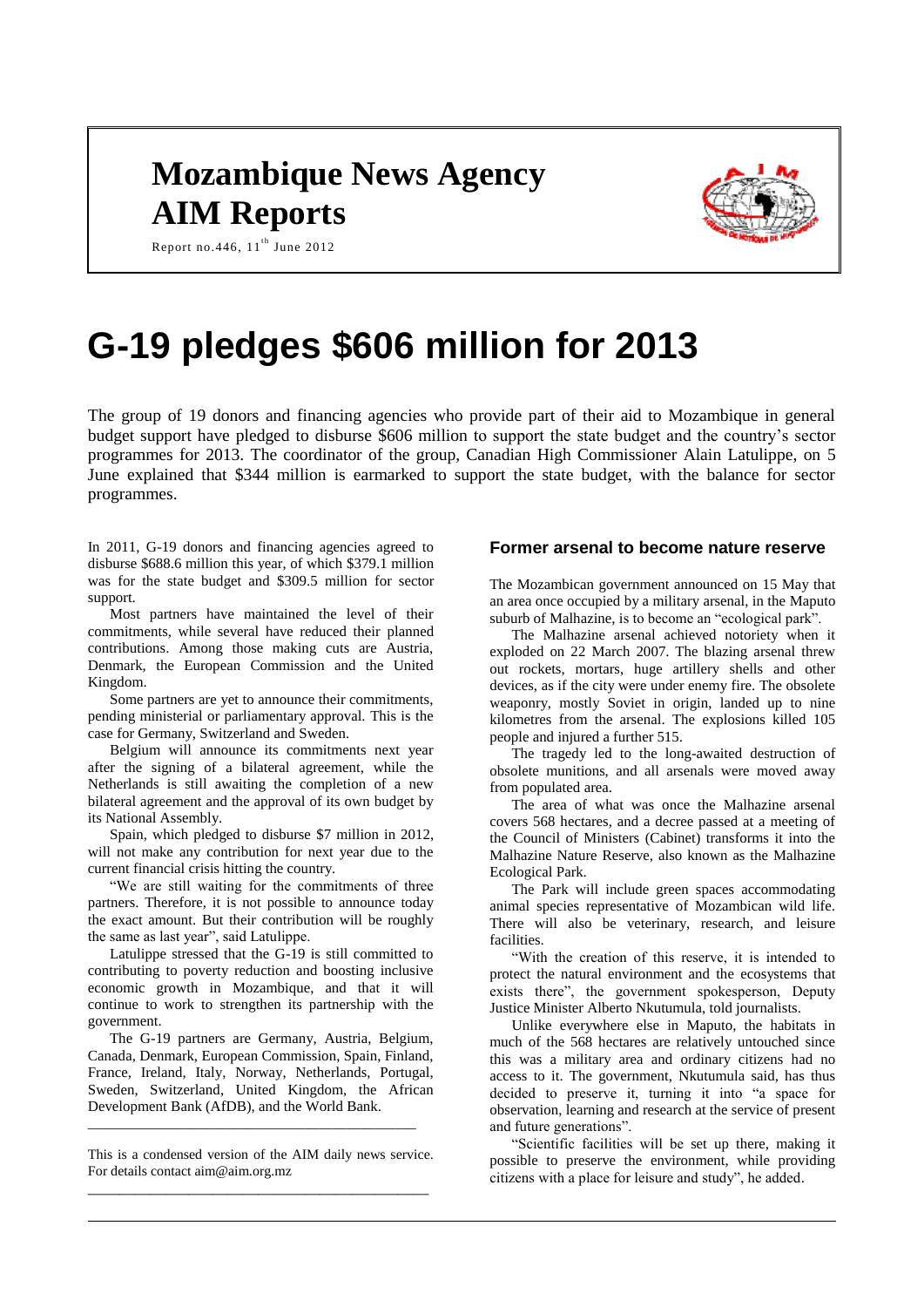# **IMF commends government's economic policies**

The International Monetary Fund (IMF) has praised the Mozambican government for its economic policies.

The Executive Board of the IMF released a statement on 6 June after it had completed its fourth review of Mozambique's economic program under the Policy Support Instrument (PSI).

The PSI is an instrument whereby the IMF provides analysis and endorsement of a country's policies, but does not grant loans.

At the end of the Board meeting, the IMF's Deputy Managing Director Mr Min Zhu stated that "Mozambique's sound policies and strong economic performance are commendable. Economic growth remained buoyant in 2011 and inflation was successfully contained".

He warned that, despite the country's economic growth prospects being good over the medium term, short term risks from the global economic environment have to be managed.

The IMF highlighted the Mozambican government's poverty reduction strategy (PARP) and pointed out that the government has "initiated measures in key areas, including reforms in agriculture and the business environment, continued social and human development, and the expansion of a well-targeted and affordable social protection floor".

For Zhu, "it will be important to implement these plans vigorously to allow more Mozambicans to benefit from the expected strong economic growth".

Mozambique has recently seen huge discoveries in mineral resources, particularly coal and natural gas, which will transform the economy in the future.

For the IMF, "proper management of the mining and emerging hydrocarbon sectors, together with a strong tax administration effort, will help enhance fiscal resources for infrastructure and other medium- to long-term development needs".

Zhu added that "the authorities' plans to move rapidly in modernising the fiscal regimes for mining and petroleum and to obtain full EITI (Extractive Industries Transparency Initiative) membership go in the right direction".

The Executive Board's statement is based on an IMF mission to Mozambique that took place from 5 to 16 March.

#### *IMF warns poor benefiting less from growth*

Despite the praise for the government's economic policies, the IMF has also raised concerns about Mozambique's poorest strata.

Speaking at a meeting in London hosted by the Overseas Development Institute, IMF deputy director for Africa, Roger Nord, said that in Mozambique the poor have benefited less than average from the rapid growth of the past decades.

He continued, "it is an issue because it raises social tensions. And it is an issue because if the poor don't benefit enough it is going to be very difficult for growth to be sustained. It is certainly a topic we [IMF] are discussing in depth, for example in Mozambique, where the authorities are particularly concerned to make sure that the poor benefit as much as the rest of the country".

Nord expressed optimism that Mozambique can avoid some of the pitfalls encountered by other resource rich countries such as Nigeria and Angola, stating that "Tanzania, Uganda, Mozambique over the last 10 to 20 years have built more robust democratic institutions than the early oil producers had".

There are signs that in Mozambique the government's Strategic Plan for the Development of the Agricultural Sector (PEDSA), is continuing to make progress.

At the end of May the Ministry of Agriculture announced that during the 2011/2012 agricultural campaign the country produced 16,266,611 tonnes of various food crops, representing a growth of 8.4 per cent over the previous year.

The largest increases in production have been for cassava which grew by 12.6 per cent to 11,368,912 tonnes, and tomatoes which were up 13 per cent to 220,276 tonnes.

Mozambique has recently seen food prices fall. The National Statistics Institute (INE) found that in April the price of tomatoes in Maputo, Beira and Nampula fell by 6.6 per cent, dried fish by 5.8 per cent, coconuts by 3.1 per cent, lettuce by 6.6 per cent, butter beans by 1.2 per cent, and rice by 0.6 per cent.

Perhaps this is one of the reasons why demonstrations called for 1 June by anonymous text messages failed to materialise. This is in stark contrast to September 2010 when serious rioting in Maputo and nearby Matola left a dozen people dead, triggered by the high cost of living and massive unemployment.

#### **Mozambique to host SKA telescope sites**

Mozambique is to host two sites for the world's largest and most powerful telescope, the Square Kilometre Array (SKA).

The British based organisation SKA on 28 May decided to build the telescope in southern Africa and Australasia, with Mozambique hosting part of the telescope at the Science and Technology Park in Maluana, Maputo province.

South Africa will lead most of the project, which will be centred in the Karoo and extend out into Botswana, Ghana, Kenya, Madagascar, Mauritius, Mozambique, Namibia and Zambia.

The telescope is to be constructed using an array of three thousand receivers spread over thousands of kilometres, picking up electromagnetic radiation and cosmic rays emitted by extremely distant celestial objects (such as stars and galaxies) through 15 metre wide dishes.

Two of the sites will be based in Mozambique, each with 24 dishes maintained by about ten local technicians.

Although not yet directly involved in the project, Mozambique's largest university, Eduardo Mondlane University (UEM), is closely linked to the SKA South Africa project. The radio telescope will boost postgraduate research and teaching programmes in radio astronomy at UEM and Mozambique's other universities.

The telescope will be fifty times more sensitive than the most powerful telescope in existence today. It will be able to interpret the data it receives ten thousand times faster than any previous telescope. This will require processing power equal to several million computers to sift through the same amount of data each day as two days' worth of global internet traffic.

The total cost of the project is likely to be more than the budgeted €1.5 billion because SKA failed to decide whether to locate the telescope in southern Africa or Australasia. Instead, it decided to split the project between the two lead partners.

The SKA telescope will look at fundamental questions that we have not yet answered about the universe, including what happened moments after the big bang, why the universe is expanding at an accelerating speed, the role of magnetism and the nature of gravity.

The project is due to be completed in 2024.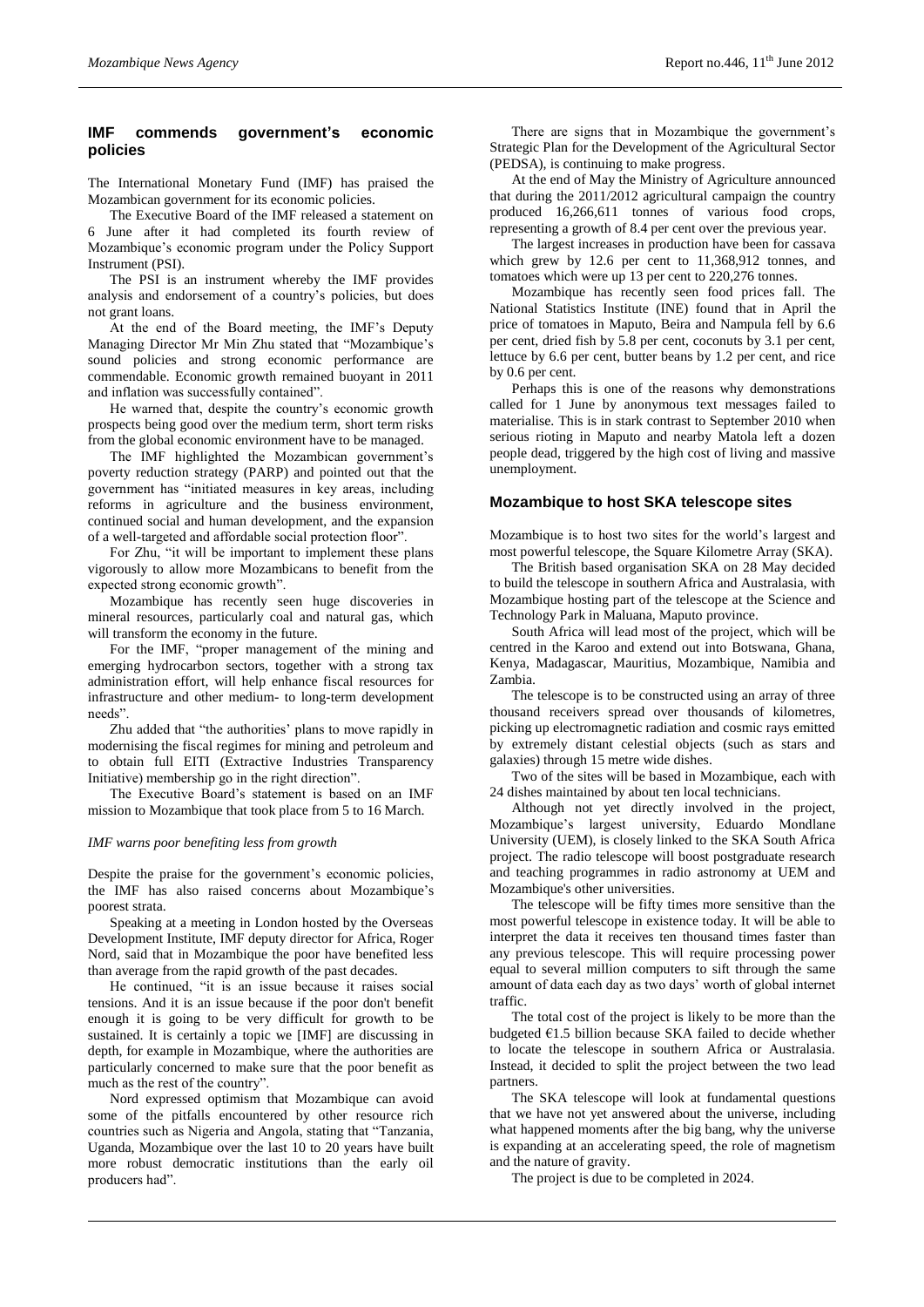#### **Sasol increases gas production at Temane**

President Armando Guebuza on 30 May inaugurated a new natural gas processing facility in Temane, in the southern province of Inhambane. The plant will increase production to 183 gigajoules per year, up from the previous level of 120 million gigajoules.

Of the additional 63 million gigajoules, 27 million is earmarked for the Mozambican market with an equal amount for South Africa. The remaining nine million gigajoules represents royalty gas allocated to the government.

The South African petrochemical company Sasol, the major shareholder in this venture, has invested \$220 million in this expansion programme which began in 2007.

Speaking during the ceremony, President Guebuza said that "the expansion of this venture increases the availability of natural gas for domestic consumption. This will make possible the construction and operation of a natural gas distribution network in the city of Maputo and district of Marracuene, as well as the construction of new power stations in Chokwe and Ressano Garcia".

The expansion, said President Guebuza, will also contribute to saving hard currency on the import of liquid fuels and generate business opportunities for local companies.

"We are aware that this new venture will play a major role in Mozambique's socio-economic development, functioning as the backbone for the construction of infrastructure for the production, transmission and distribution of natural gas for both domestic and export markets, thus contributing to the country's industrialisation", he said.

According to President Guebuza, the beginning of the commercial exploitation of natural gas deposits in Pande and Temane in 2004, under an agreement between the Mozambican government and Sasol, was an important landmark that placed Mozambique on the map of natural gas and condensate exporting countries.

This paved the way for Mozambique to develop a natural gas industry, creating jobs and promoting the emergence of a number of companies for the provision of related services.

President Guebuza stressed the need to continue prospecting for and extracting mineral resources in Mozambique. Therefore, the government is introducing changes to existing legislation for mining and hydrocarbon exploration to ensure increased transparency with respect to socio-economic and environmental sustainability.

The President cited as an example the allocation of part of the revenues collected by the government to the regions where exploration of natural resources is taking place as a means to create and expand the benefits to local residents.

"In order to increase the benefits derived from these resources, we have to overcome the challenge of training qualified personnel to meet the needs of mining and hydrocarbon projects. To that end, the government has approved the Strategy for Training and Human Resources Capacity Building for the period 2010 - 2020", he added.

Sasol operates the gas treatment plant at Temane and the pipeline that takes the gas from the Pande and Temane fields to Sasol's chemical plants in the South African town of Secunda. A branch of the pipeline goes to Matola where it supplies gas to several Mozambican industries, including the Mozal aluminium smelter.

The other shareholders of this enterprise are Mozambican government, through Companhia Nacional de Hidrocarbonetos (CNH), and the International Finance Corporation, the World Bank's private sector funding arm.

#### **British company to build power station at Ressano Garcia**

The British company Aggreko has been awarded a contract worth \$250 million over two years to run a temporary gas fired power station at Ressano Garcia, on the Mozambican border with South Africa.

The power station will generate 107 MW of electricity using natural gas from the Pande and Temane fields.

Under the agreement with the Mozambican electricity company EDM and South Africa's Eskom, the power plant will supply electricity from the third quarter of this year until July 2014. Eskom will buy 92 MW, with remaining 15 MW going into Mozambique's electricity grid.

Aggreko will also build a substation, a 1.5 kilometre long 275 kilovolt transmission line and gas interconnections. Some of this infrastructure will be handed over to EDM at the end of the two year contact.

Under an agreement between the Mozambican government and the South African petro-chemical giant Sasol, part of the gas from Pande and Temane is paid to Mozambique as a royalty – but so far Mozambique has not been able to use most of the royalty gas. The fuel for this power station will be from this royalty gas.

#### **Autogas launches new tariff**

The company that converts vehicles to run on natural gas, Autogas, has stated that it doubts that the government will be able to meet its target of converting ten per cent of its fleet of vehicles to use compressed natural gas (CNG).

The general manager of Autogas, Jose das Neves, told the electronic newspaper "Mediafax" on 8 June that the government has done nothing to implement its National Energy Strategy in relation to CNG.

"Until this is enacted into law the strategy is just an intention. It cannot force the State to comply", Neves told a press conference in Maputo to mark the launch of a new campaign to increase the use of natural gas in the capital city and Maputo province.

Neves lamented that two years after the approval of the strategy, just over 450 vehicles in Mozambique are using CNG. Of this number, just over 50 vehicles are State owned, excluding the 156 gas powered buses belonging to Maputo's publicly-owned bus company, TPM.

Currently, Autogas is installing three gas filling stations in the neighbourhoods of Jardim in the capital, and Machava and Malhampswene in Maputo province.

CNG offers cost advantages over other liquid fuels. While the cost of gasoline is 47.52 meticais a litre, the cost of a litre of natural gas is only 17.75 meticais (at current exchange rate there about 27.7 meticais to one US dollar).

Under Autogas' new "Minimum Consumption Contract" tariff, consumers will pay a monthly fee of 6,000 meticais during a period of 18 months. The tariff includes a conversion kit and a quota of 180 litres of natural gas per month. After this period, customers will only have to pay the amount of natural gas consumed.

Following the recent discoveries of natural gas in the northern province of Cabo Delgado, Autogas has set itself a target of converting 70 per cent of all vehicles in the country in the near future.

In the meantime, it plans to reach a target of 500 vehicles by the end of this year. Natural gas is pumped to Maputo by a gas pipeline from the Temane gas processing plant in Inhambane province.